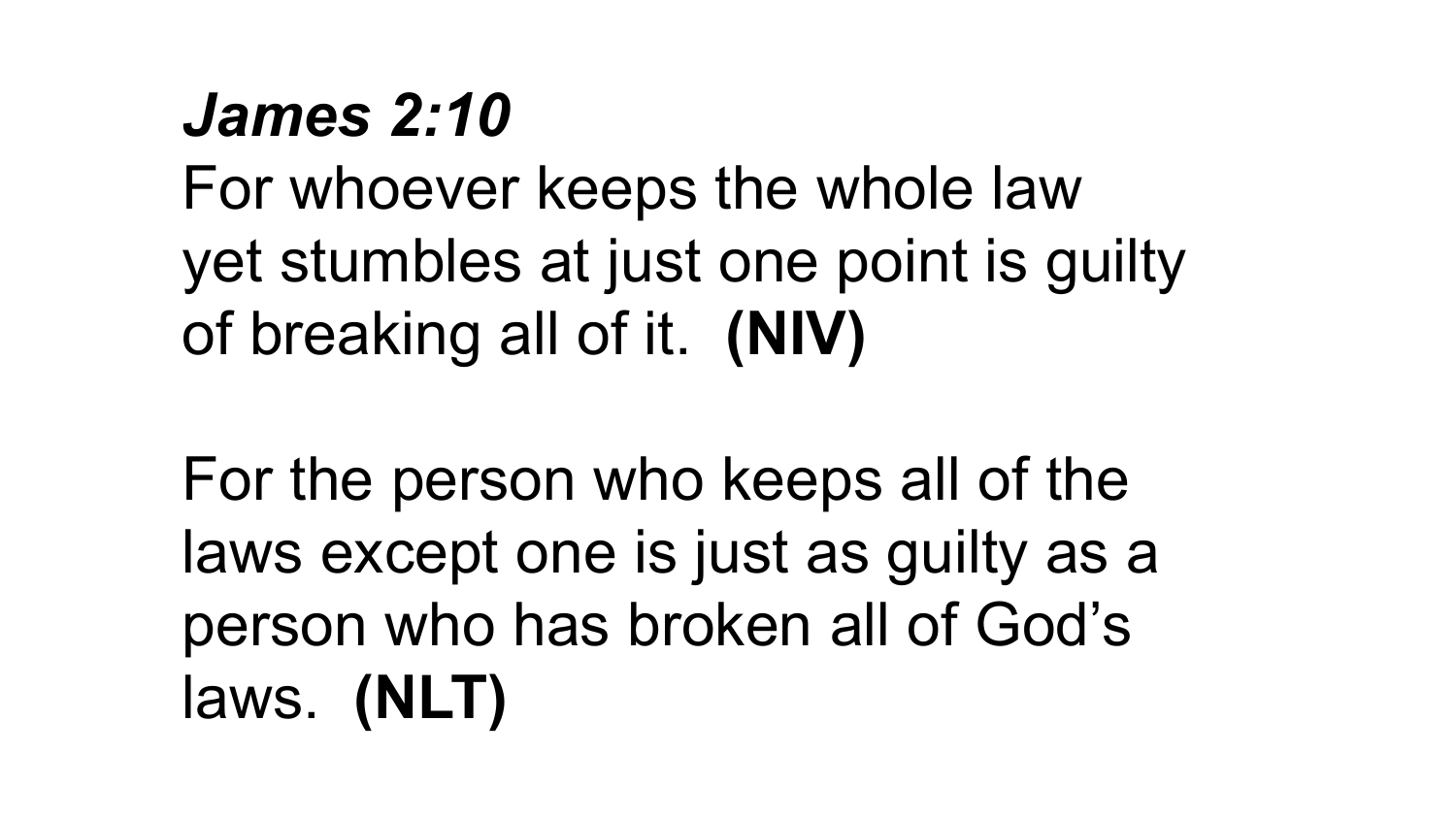If we seek to do right **motivated only** by our FEAR of doing wrong, we will soon realize that even our fear is not as great as our faults.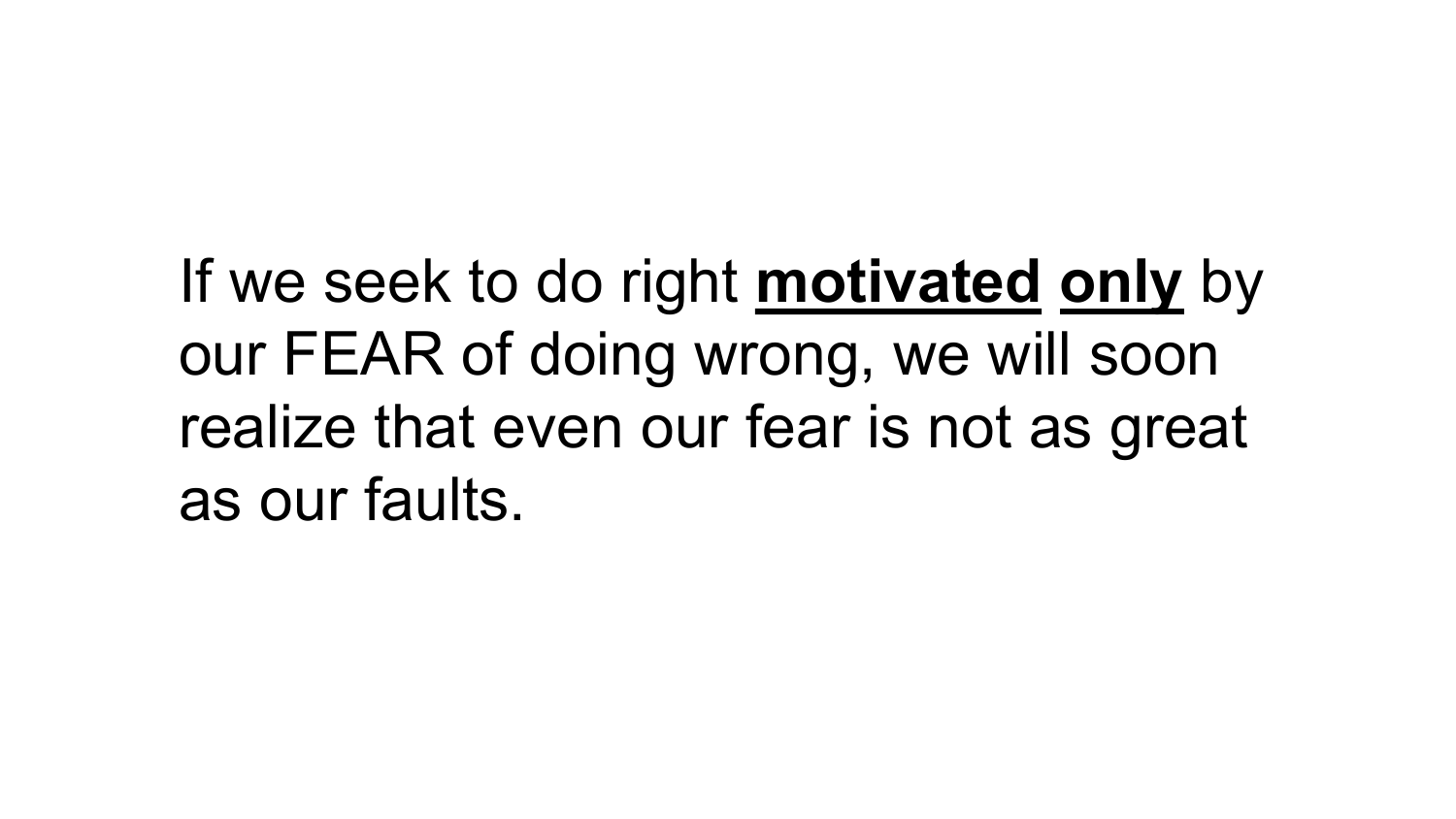# There is only one solution. Change motivation! LOVE changes the **INTENTION** of the heart.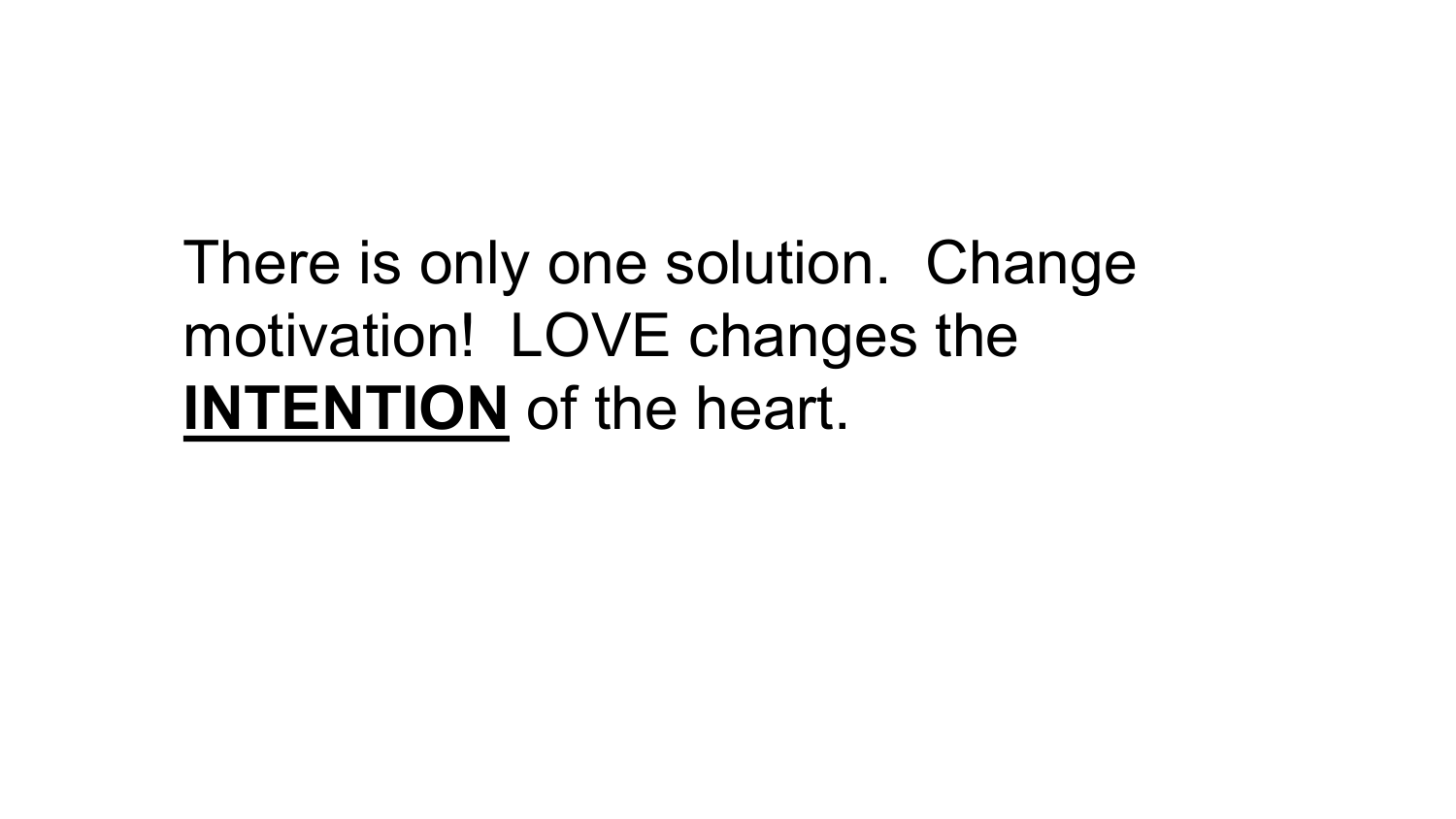# **AFFECTION** (helpfulness) vs. **REJECTION** (hostility)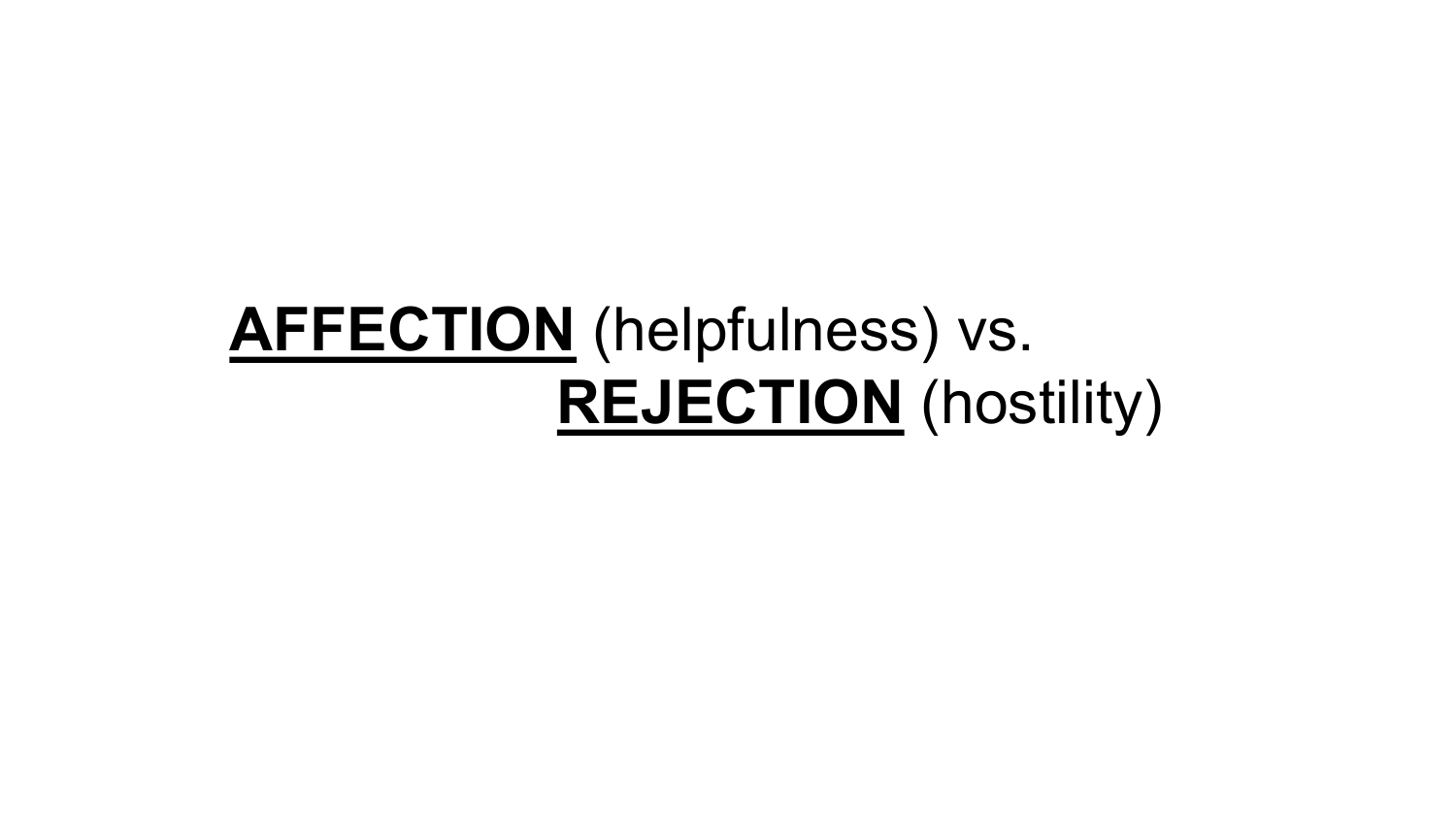#### Jesus... **most important law**? Love God totally and love neighbor truly. *(Mark 12:29-31)*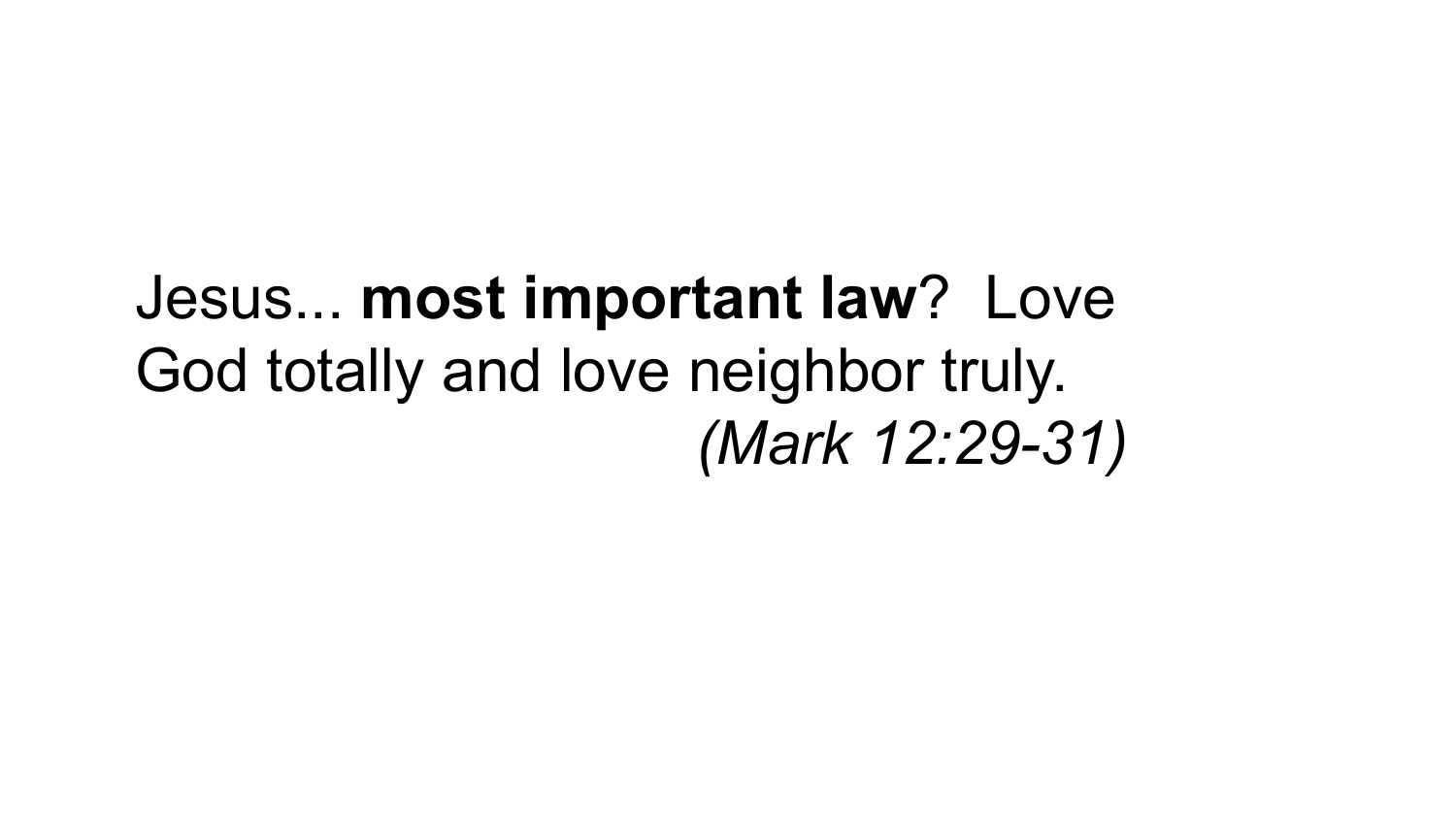# Jesus... **summary/zenith/basis of law**? Love God totally and love neighbor truly. *(Matthew 22:37-40)*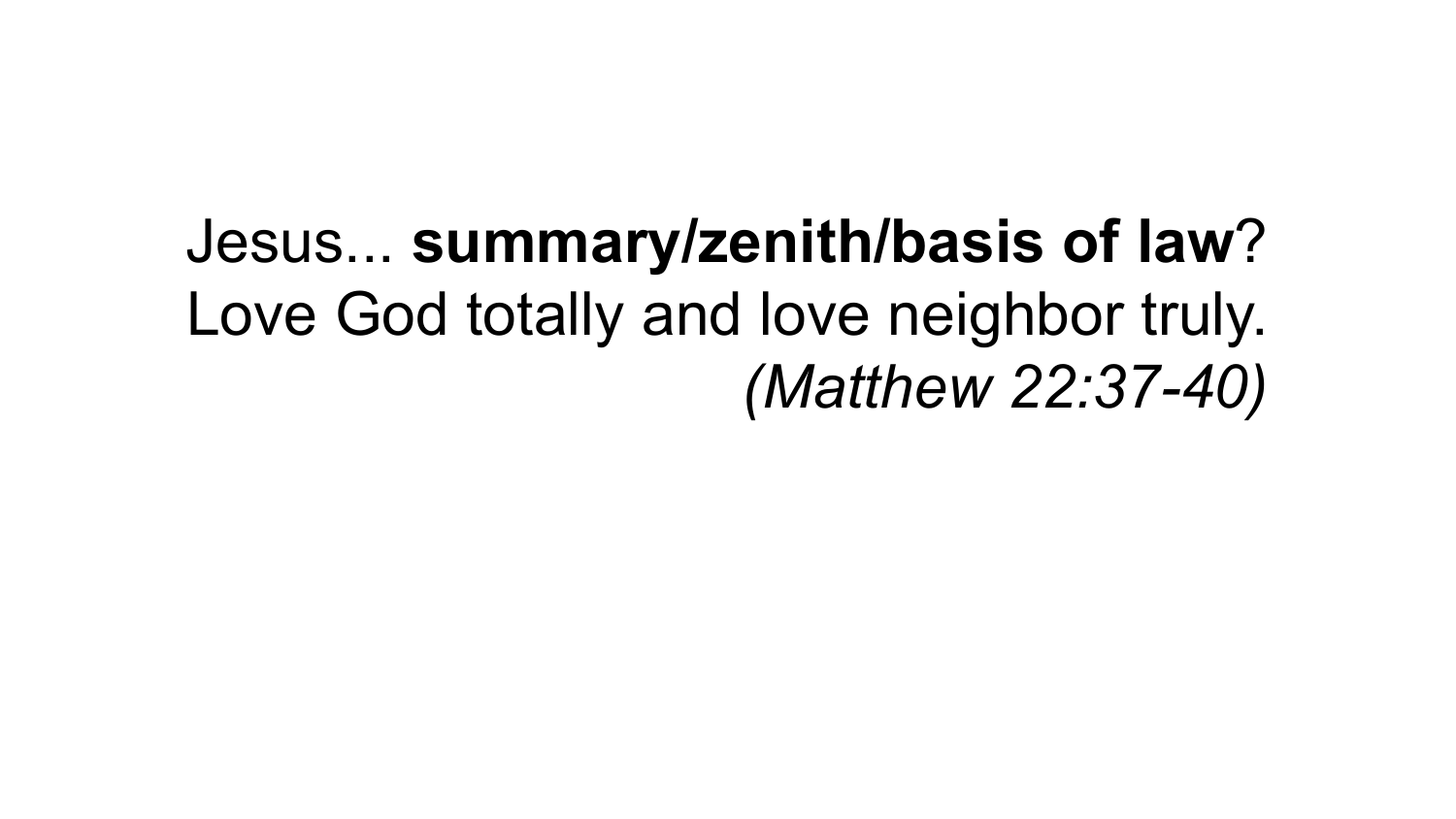Jesus... ONE positive commitment can replace ALL prohibitions, because a **heart** of **righteousness** is superior to a **list** of **rules**!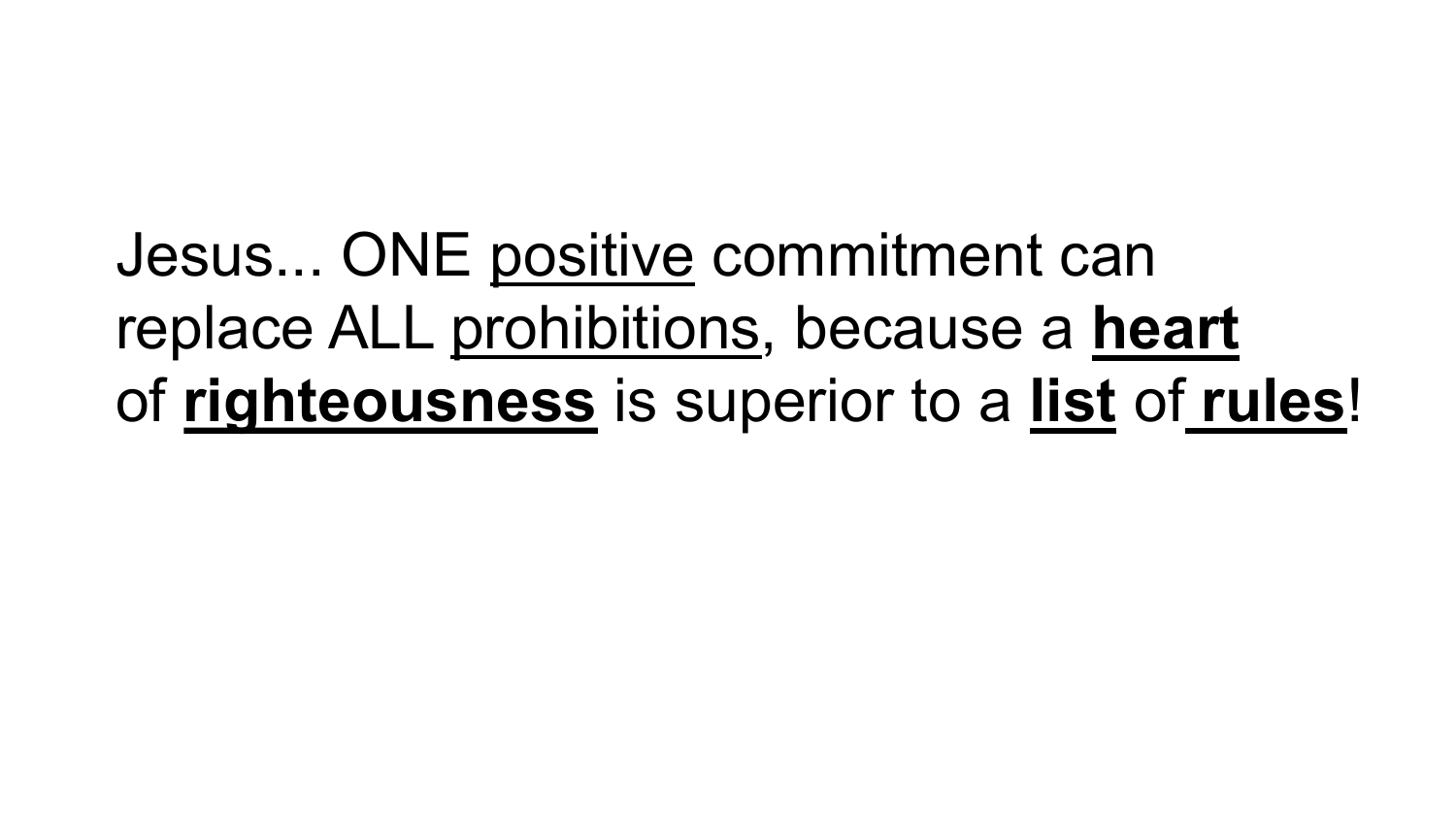WHY does new technology make old technology obsolete?

- Fixes the **same problem**, i.e. addresses the same issue
- More **efficient**
- More **user friendly**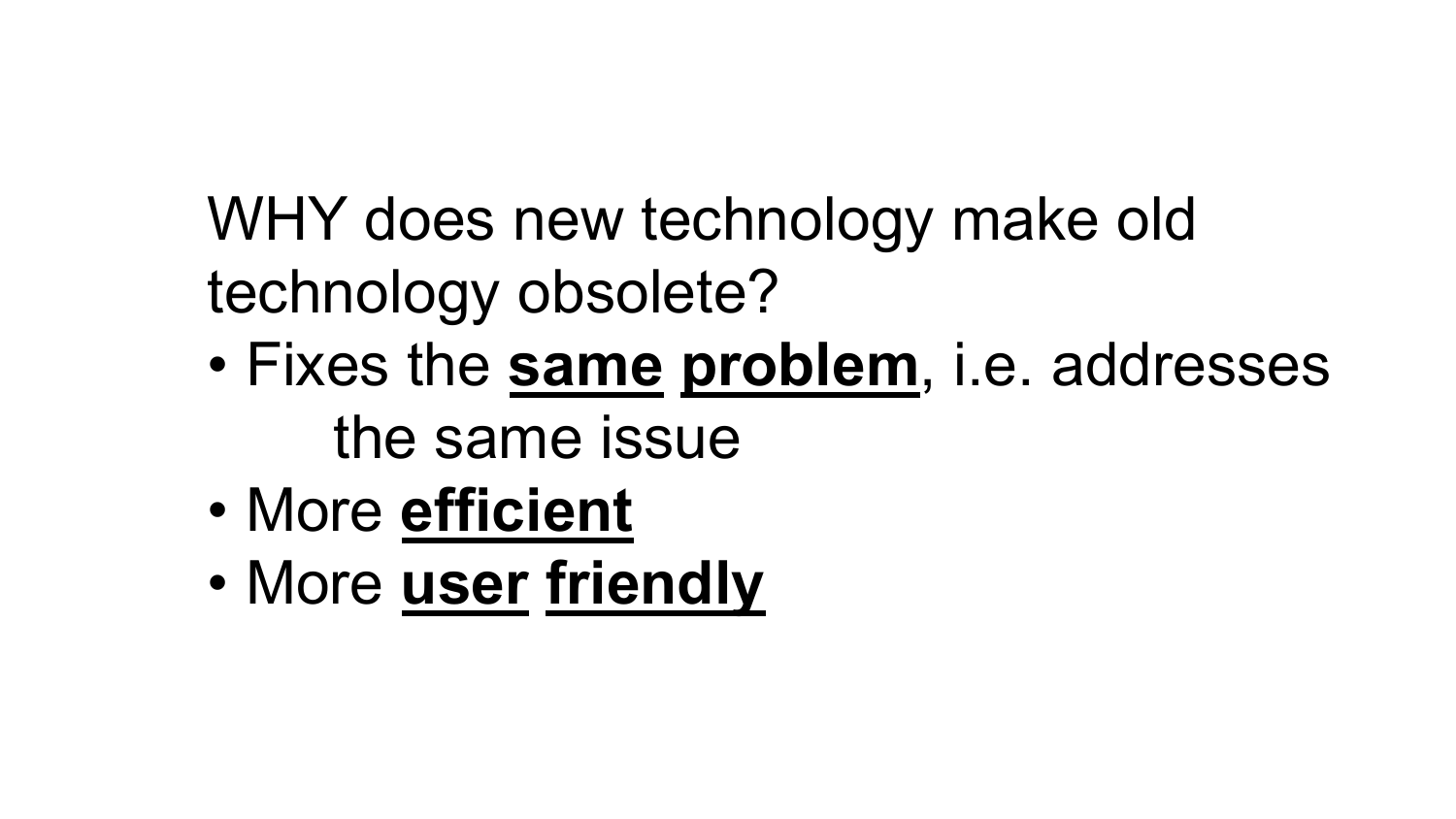#### SO IT IS with the **law** of **limitations** vs. the **law** of **love**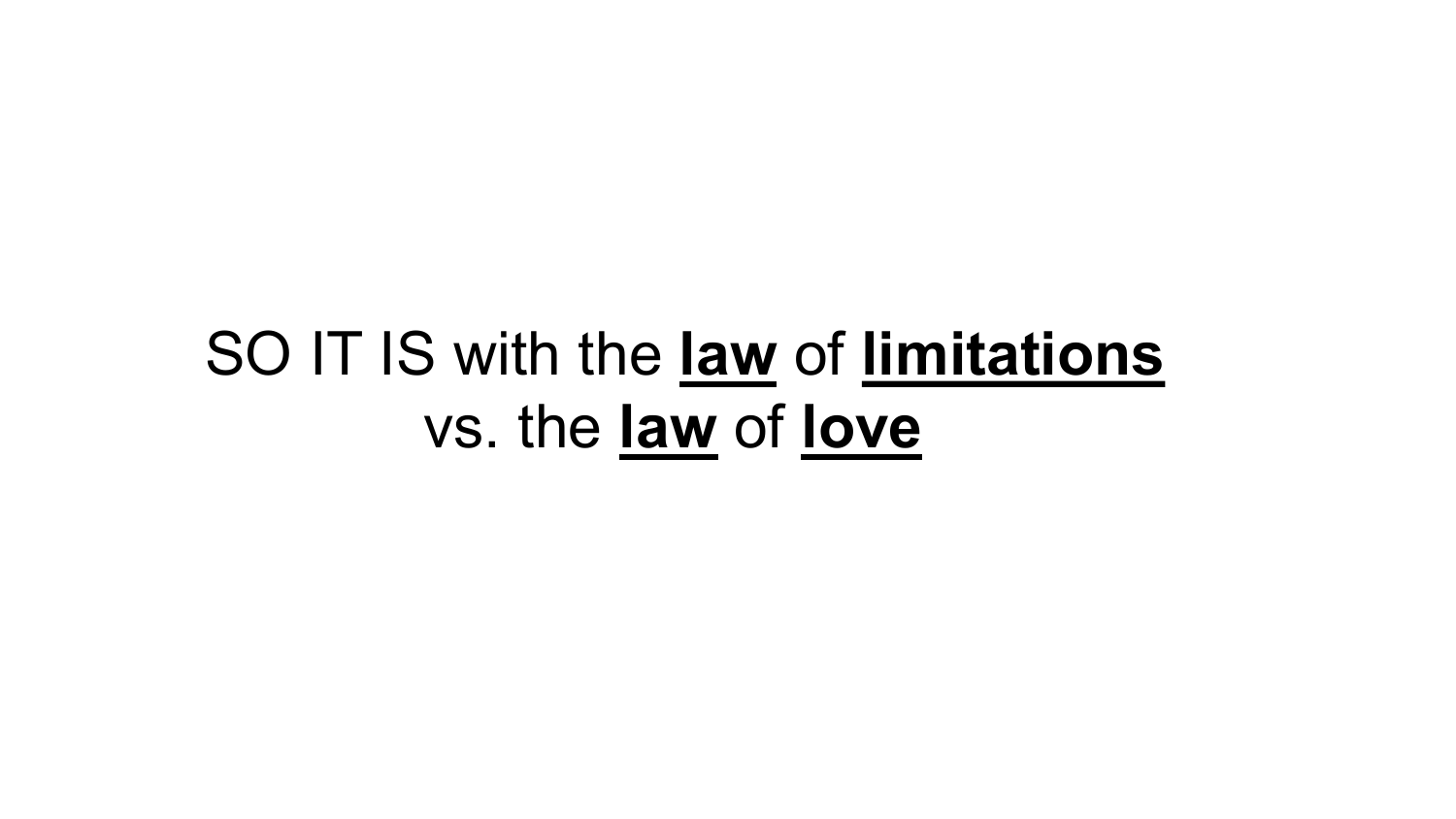#### When we live by the "love law," we live to bless people.

When we live to bless people, we get blessed ourselves!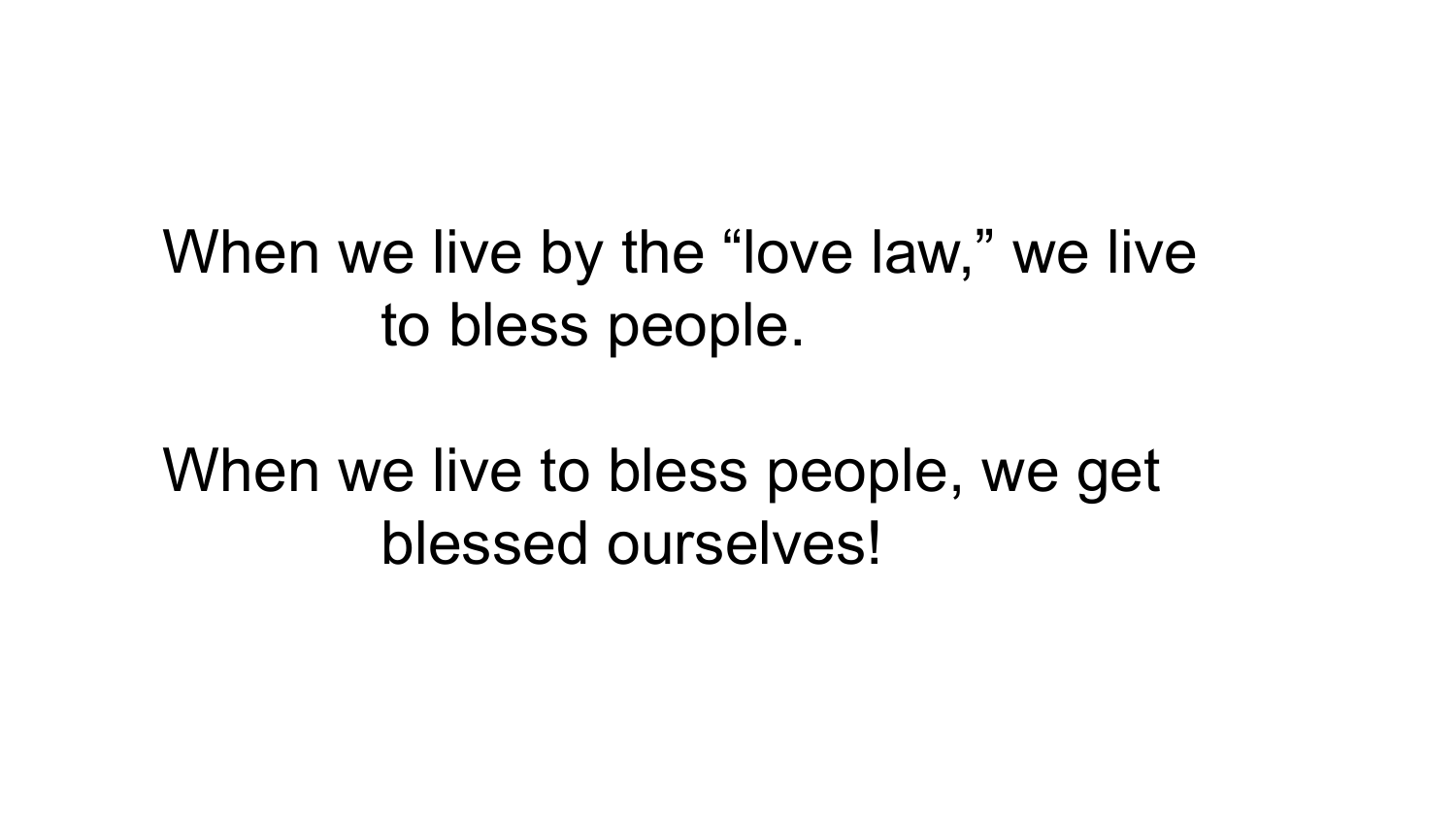#### *vs. 12-13*

Freedom does not **terminate** judgment. Rather, it **transfers** judgment onto yourself. You set the terms for your own judgment when you choose them for others.